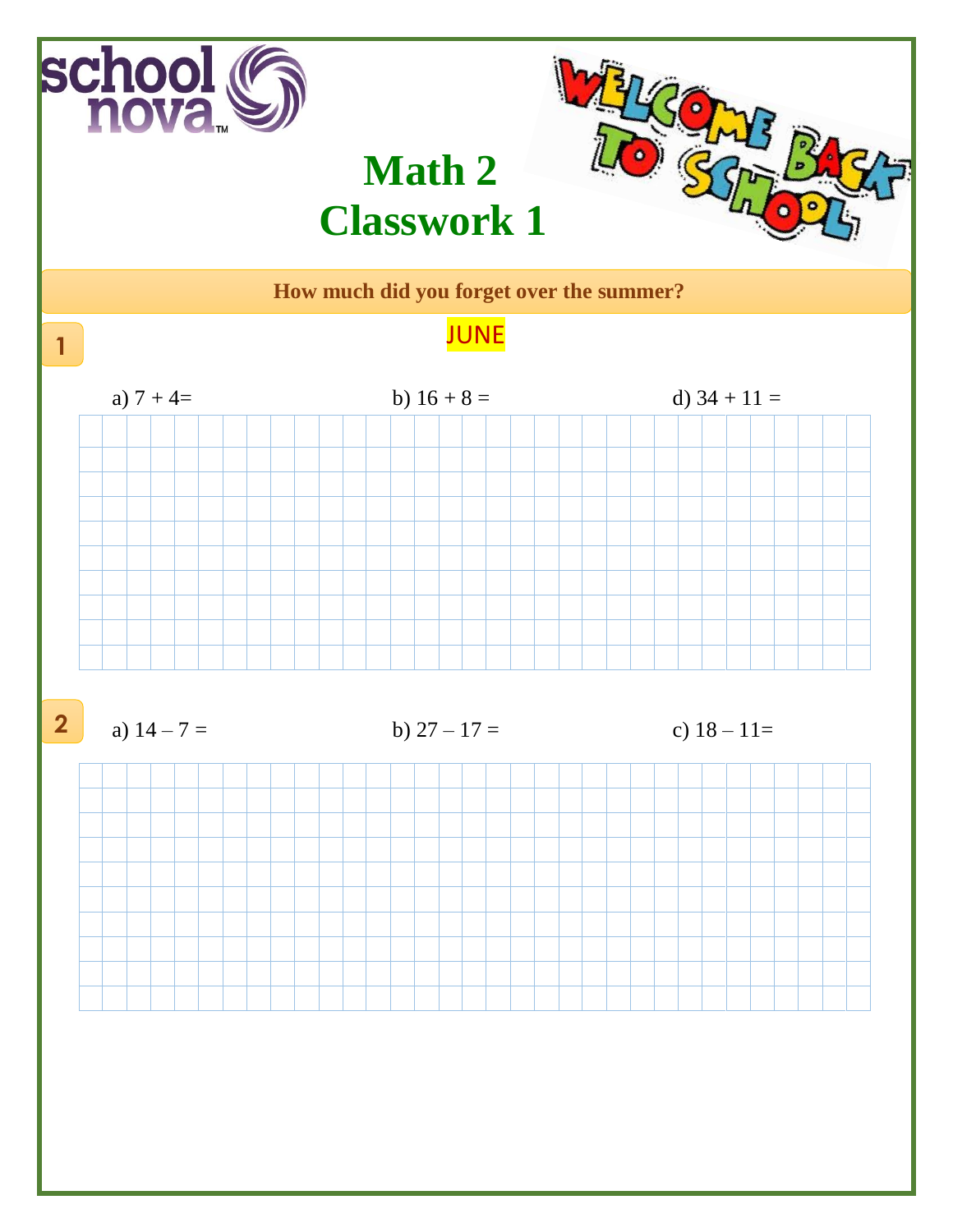## Lesson 1 **Review.**

**3**

**.**

## Telling time:



**JULY**

| Compare, using $\lt$ , $>$ or $=$ . |  |               |                    |                      |
|-------------------------------------|--|---------------|--------------------|----------------------|
| $6+2$ $\Box$ $6-2$                  |  |               |                    | $5-2$ $\Box$ $15-12$ |
|                                     |  | $7+3$ $7+1+1$ | $6+3$ $\Box$ $6+2$ |                      |
| $24-6$ 22 - 4                       |  |               |                    | $14+0$ $14-0$        |
|                                     |  |               |                    |                      |

**5**

**.**

**4**

**.**

Continue patterns (write next 4 numbers):

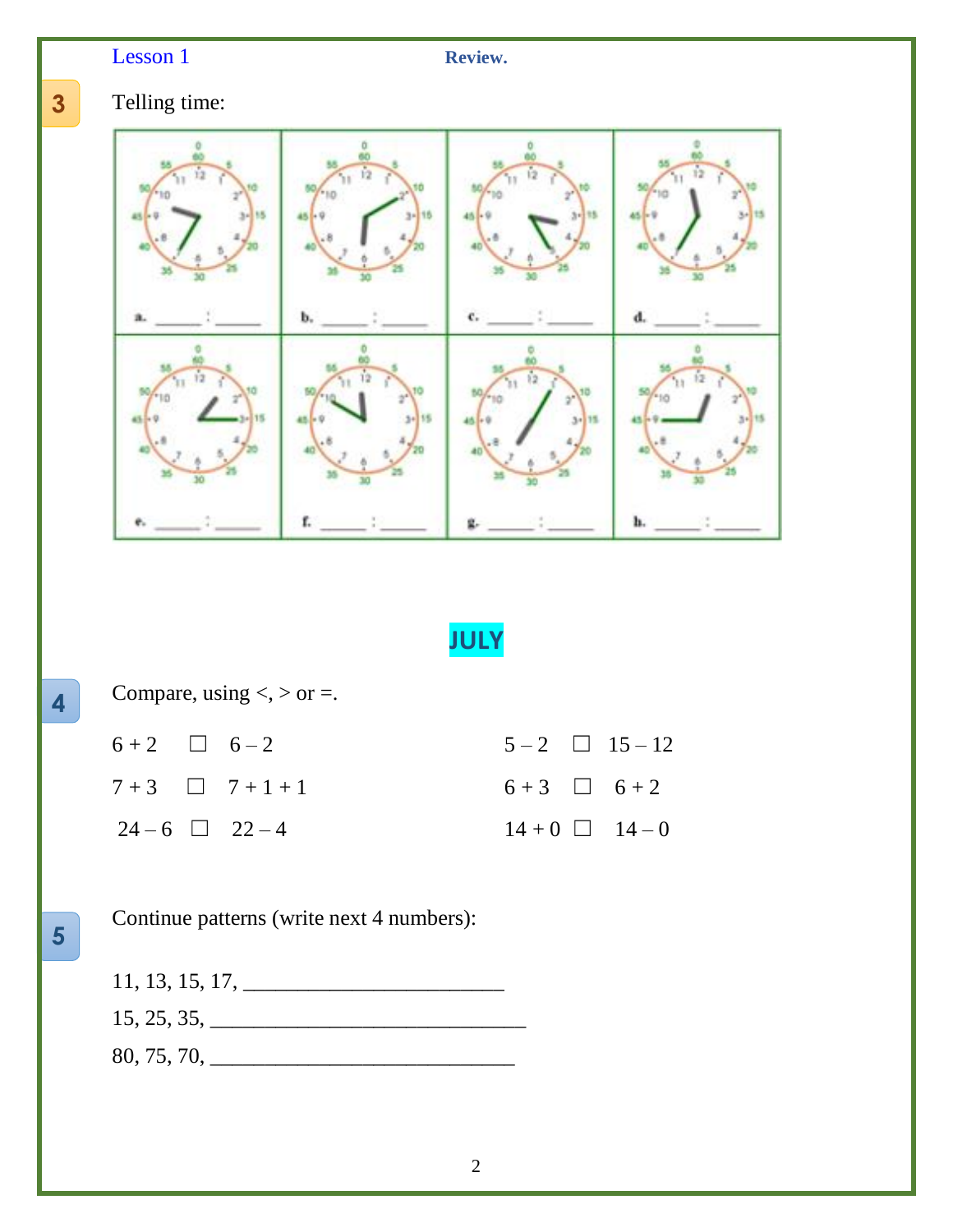| Lesson 1          | Review.                                                                                                                                                                                                          |             |
|-------------------|------------------------------------------------------------------------------------------------------------------------------------------------------------------------------------------------------------------|-------------|
| 6                 | Use addition and subtraction to find Family Numbers in each case:                                                                                                                                                |             |
| α.                | b.                                                                                                                                                                                                               | c.          |
|                   |                                                                                                                                                                                                                  |             |
|                   |                                                                                                                                                                                                                  |             |
|                   |                                                                                                                                                                                                                  |             |
|                   | <b>AUGUST</b>                                                                                                                                                                                                    |             |
| 7.                | Three pairs of points are given - A and B, C and D, E and F.<br>1. Using a ruler draw a line segment $\overline{AB}$<br>2. Using a ruler, draw a ray $CD$<br>3. Using a ruler, draw a line $\overrightarrow{EF}$ |             |
| $\mathbf A$ .     | $\mathbf C$ .                                                                                                                                                                                                    | $\bullet$ E |
|                   | $D_{\bullet}$                                                                                                                                                                                                    |             |
| $\, {\bf B} \,$ . |                                                                                                                                                                                                                  | $\bullet$ F |
|                   |                                                                                                                                                                                                                  |             |

3